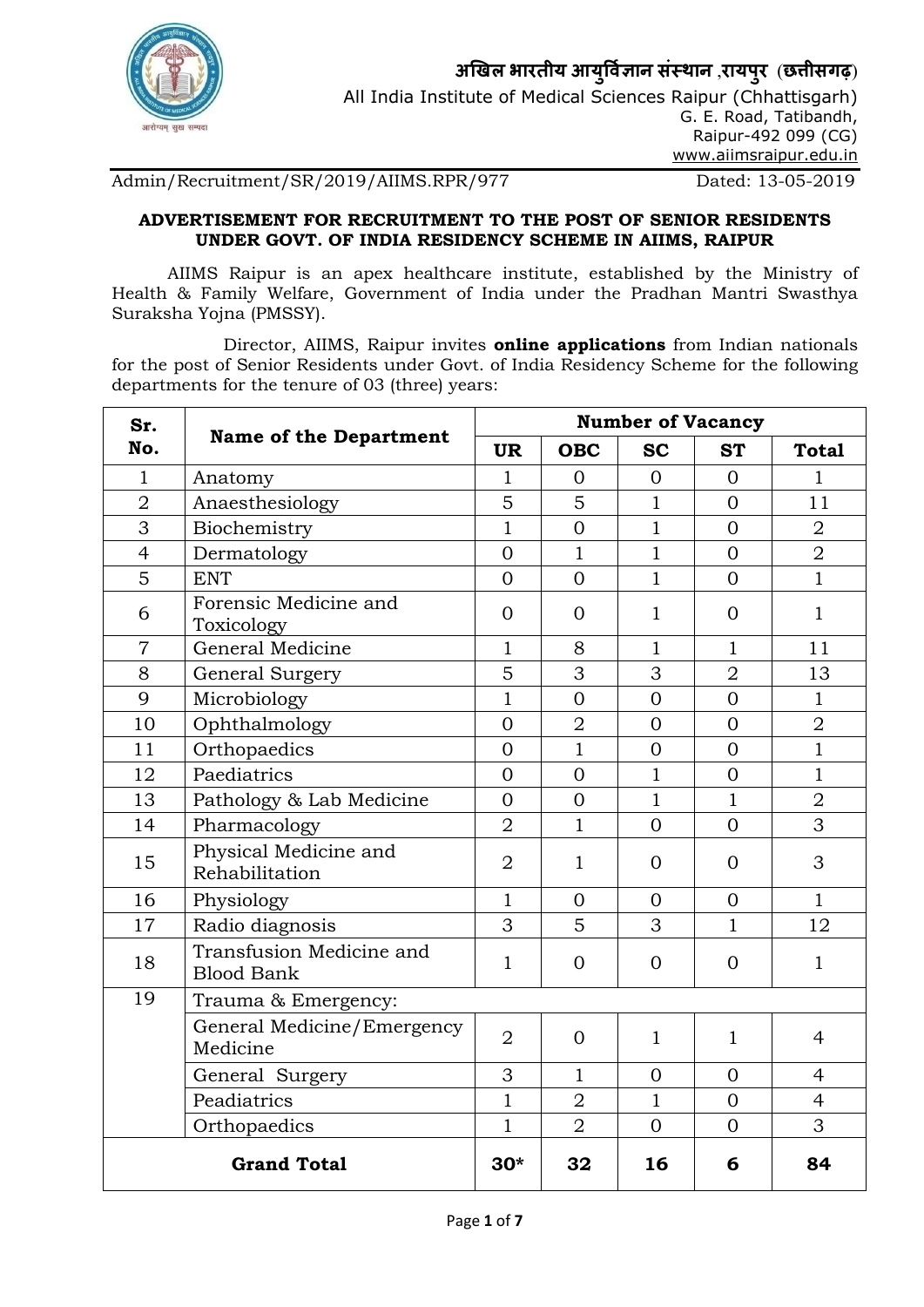#### Detailed eligibility Criteria is as follows:

| Sr.<br>No. | Name of<br>Post    | Group | Pay Band and<br><b>Grade Pay</b>                                                                                                        | Age<br>Limit                         | <b>Qualification</b>                                                                                                                                                                                                           | No. of Post                                                                                     |
|------------|--------------------|-------|-----------------------------------------------------------------------------------------------------------------------------------------|--------------------------------------|--------------------------------------------------------------------------------------------------------------------------------------------------------------------------------------------------------------------------------|-------------------------------------------------------------------------------------------------|
| 1.         | Senior<br>Resident | A'    | Rs. 67700/-<br>(Level-11, Cell<br>No. 01 As per<br>7 <sup>th</sup> CPC) plus<br>usual<br>allowances<br>including NPA<br>(if applicable) | Upper<br>age<br>limit<br>37<br>years | a. A post graduate Medical<br>Degree/Diploma<br>in<br>respective<br>discipline<br>from a<br>recognized<br>University/Institute.<br>b. DMC/DDC/MCI/<br>is<br>State Registration<br>mandatory<br>before<br>joining, if selected. | 84<br>$(UR-30*,$<br>OBC-32,<br>$SC-16$ ,<br>$ST-06$<br><i>lincluding</i><br>03 posts<br>of PwD] |

\* Including 03 posts for EWS candidates.

**Posts identified suitable for PwD:** 03 Posts are reserved for PwD for Senior Residents in non-surgical departments. Physical requirement & Categories of disabled eligible for these posts is as follows:

| Sr. No. | <b>Name of the Post</b>                         | <b>Physical</b><br>Requirement | <b>Categories of Disabled</b><br>Eligible for the post |
|---------|-------------------------------------------------|--------------------------------|--------------------------------------------------------|
|         | Senior Residents (Non-<br>surgical departments) | S, ST, H, W, RW, SE            | OL, OA(Non surgical jobs)                              |

ABBREVIATIONS USED : S=Sitting, BN=Bending, SE=Seeing, RW=Reading & Writing, C=Communication MF=Manipulation by Fingers, PP=Pulling & Pushing, L=Lifting, KC=Knee1ing & Croutching, ST=Standing, W=Walking, BLA=Both Legs & Arms, BA=Both Arms, OL=One Leg, BL=Both Leg, OA=One Arm, OAL=One Arm and One Leg, B=Blind, LV=Low Vision, H=Hearing. MW=Muscular Weakness OH= Orthopaedically Handicapped, CP= Cerebra1 Pa1sy, LC= Leprosy Cured, VH= Visually Handicapped, HH= Hearing Handicapped.

# DETAILS

- 1. Age and other qualification/Experience will be counted as on the last date of submission of application.
- 2. **Only those candidates** who have been declared successful in their qualifying degree exam and will be completing their tenure for the same **on or before the date of** interview will be eligible.
- 3. In cases where result of qualifying exam is declared after the date of interview, their candidature will stand cancelled and no claim for selection will be considered.
- 4. The above vacancies are provisional and subject to variation. The Director, AIIMS, Raipur reserves the right to vary the vacancies including reserved vacancies as per the Govt. of India rules/circulars and requirements. The reservation will be followed as per Government of India Rules.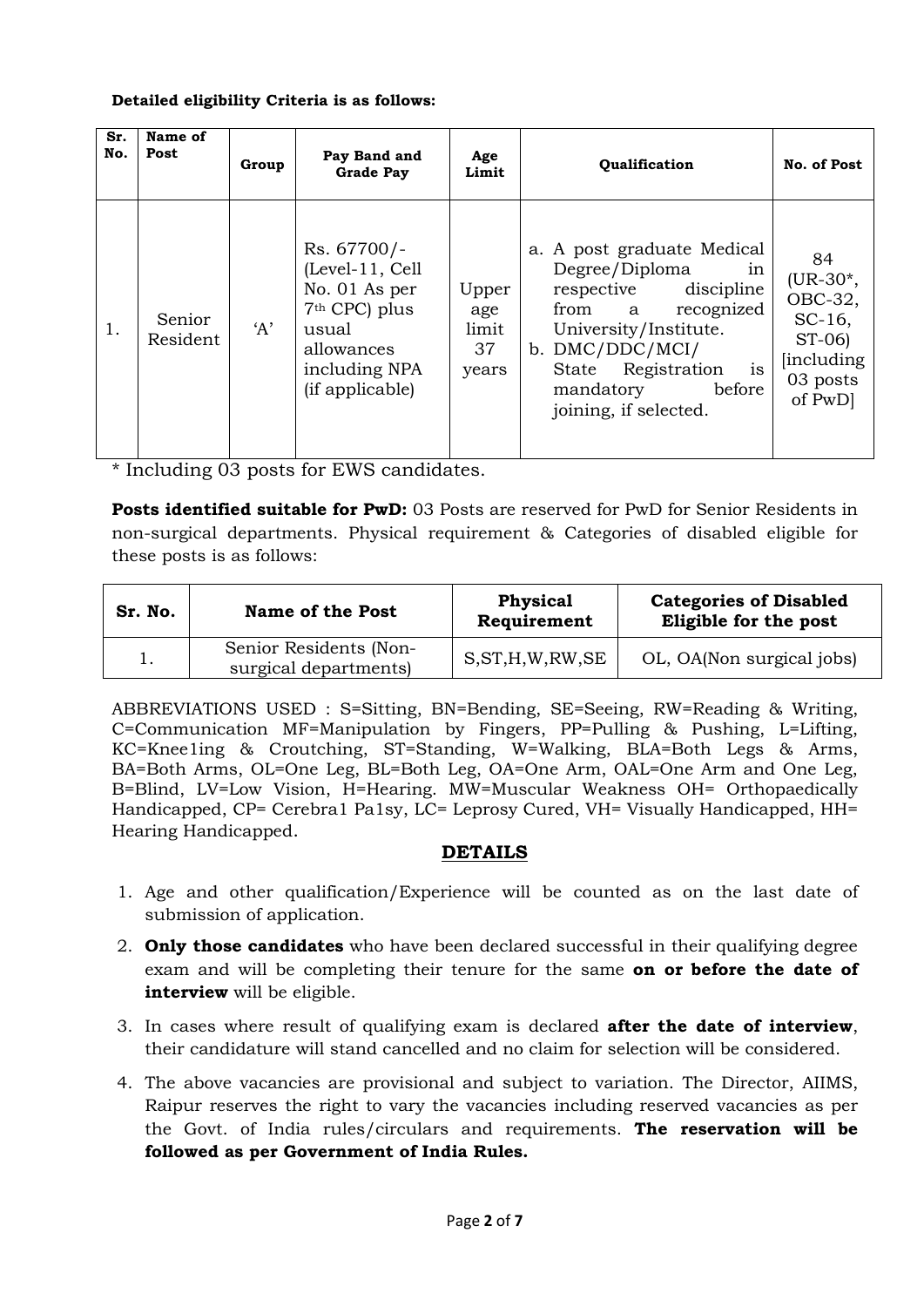5. The aspiring applicants satisfying the eligibility criteria in all respect can submit their application only through **ON-LINE** mode. The On-line registration of applications will be available on AIIMS Raipur website www.aiimsraipur.edu.in from 15.05.2019 from 11:00 A.M. to 30.05.2019 up to 5:00 P.M.

## 6. Interview for these posts is tentatively scheduled to be held on first week of June 2019 in the premises of AIIMS, Raipur.

- 7. For filling up of Online application, candidates must have the following pre-requisites ready :
	- i. Valid e-mail ID.
	- ii. Scanned Passport size photograph of candidate (in JPG format).
	- iii. Scanned signature of the candidate (in JPG format).
	- iv. Online payment detail of the required application fee.

Guidelines for scanning the photograph & Signature:

Before applying online a candidate will be required to have a scanned (digital) image of his/her photograph and signature as per the specifications given below:

### (i) Photograph:

- Photograph must be a recent passport size colour picture.
- The picture should be in colour, against a light-coloured, preferably white, background.
- Caps, hats and dark glasses are not acceptable. Religious headwear is allowed but it must not cover your face.
- Dimensions 200 x 230 pixels (preferred)
- Size of file should be between 20 kb–50 kb
- Ensure that the size of the scanned image is not more than 50 KB.

### (ii) Signature:

- The applicant has to sign on white paper with Black ink pen.
- The signature must be signed only by the applicant and not by any other person.
- The signature will be used to put on the Hall Ticket and wherever necessary.
- If the Applicant's signature on the answer script, at the time of the examination, does not match the signature on the Hall Ticket, the applicant will be disqualified.
- Dimensions 140 x 60 pixels (preferred)
- Size of file should be between 10 kb 20 kb
- Ensure that the size of the scanned image is not more than 20 KB

(iii) While applying online, in the preview of the form, the candidate's Photo and Signature must be clearly visible to candidate, if photo/signature image is small in size or not visible in preview on website, then it means that the photo/signature is not as per the AIIMS prescribed format and your application will be rejected. So, be careful while uploading your photo and signature.

7. The decision of Director, AIIMS Raipur in this regard shall be final and binding. The offer of appointment when made will be provisional and subject to verification of credentials (Educational & Personal) by competent authority. The vacancies are provisional and subject to variation. The Director, AIIMS, Raipur reserves the right to vary the vacancies including reserved vacancies. No correspondence whatsoever would be entertained in this regard.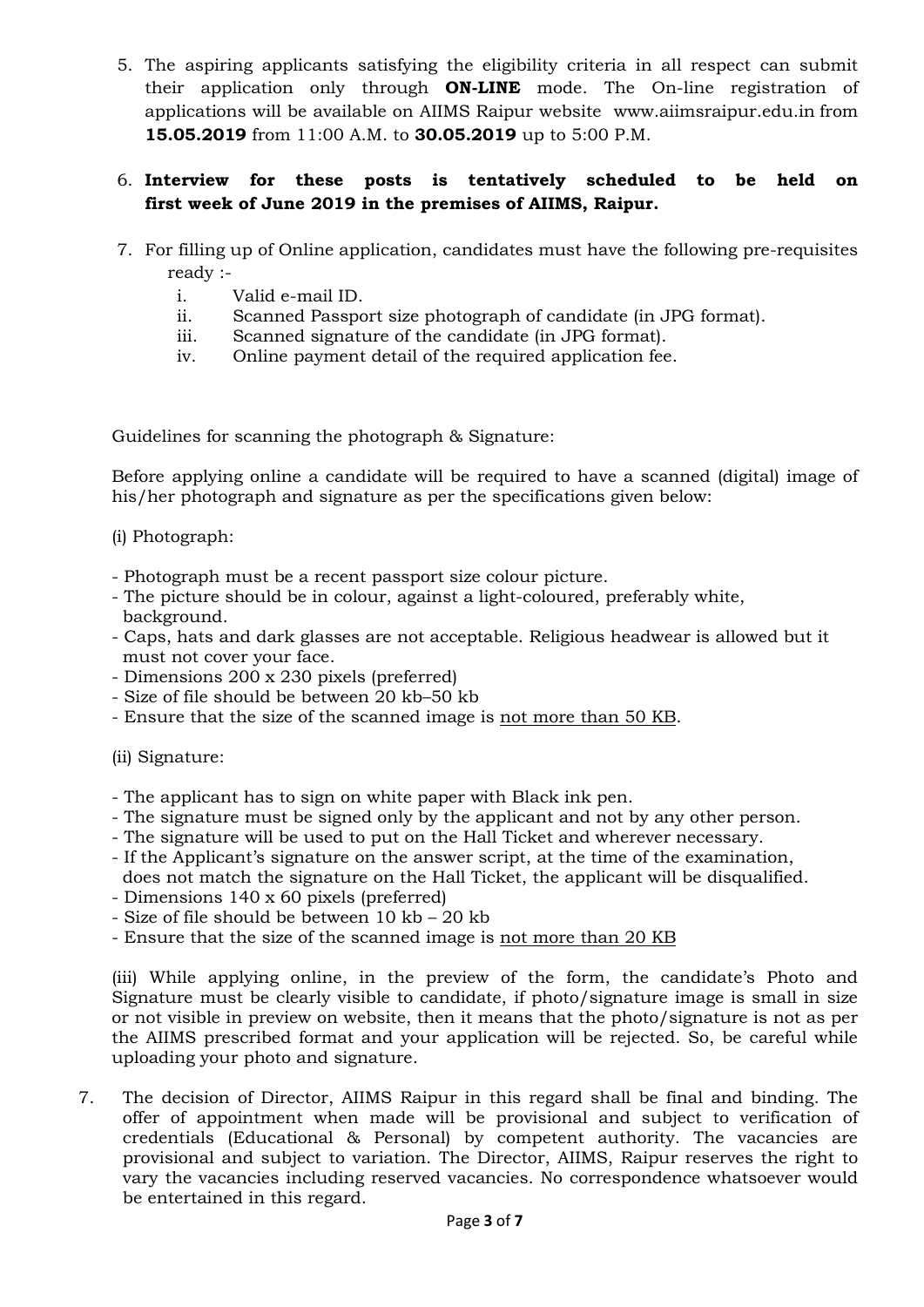- 8. For General/OBC Category Rs. 1,000/- and for ST/SC Category Rs. 800/- is required to be remitted online only. Any other instrument of payment is not acceptable. Please make sure to correctly mention the Transaction number, Date/Time and Bank of which remittance is made in your application form for reconciliation. Also make sure to get the confirmation of the successful remittance by your bank and retain the proof of the same which may be required at the time of interview. The Application fee is nonrefundable. Application fee for PwD category is **exempted.**
- 9. Those who are working in Central/State Government/Semi Government/ Autonomous Institution must submit a "NO OBJECTION CERTIFICATE" from the employers at the time of interview.
- 10. Self Attested photocopies of Degrees, Certificates, Mark sheets, Age proof, Caste certificates etc. may be annexed to the hard copy of the application and the same shall be produced in original along with photocopy for verification at the time of interview.
- 11. The reservation for ST/SC/OBC candidates is as per Central Govt. rules and 4 % for PWD candidates (on horizontal basis). For OBC Candidate: Candidates must attach certificate valid for the posts under the Central Government of India which mentions that the Candidate does not belong to Creamy Layer. Date of issue of Certificate should not be earlier than 1 year from the last date of submission of online Application Form. For SC, ST & OBC – Certificate should be issued by Tehsildar or above rank authorities prescribed by Govt. of India in format of State/Central Government.
- Î 12. For eligibility to applying for these posts upper age limit as on last date of submission of online application will be 37 years.
- 13. Age limit refers to completed age as mentioned in eligibility criteria, in years as on last date of submission of online application form.
- 14. The upper age limit for candidates with DM/M.Ch degree applying for these posts will be 37 years. The age limit is further relaxable for SC/ST candidates, OBC candidates & OPH candidates as below.
- 15. Age relaxation of 5 years for SC/ST, 3 years for OBC candidates.
- 16. In the case of Persons with Disability (PWD) candidates, age relaxation up to maximum period of 5 years for General Category, 8 years for OBC category and 10 years for SC/ST category candidates.

### 17.FOR EWS (ECONOMICALLY WEAKER SECTIONS):

(I) 10% of Vacancies are reserved for the EWS as per the directions of Government of India instructions issued vide DoPT OM No. 36039/1/2019-Estt (Res) dated 19th January, 2019

(II) Persons who are not covered under the existing scheme of reservations to the Scheduled Castes, the Schedule Tribes and the Socially and Educationally Backward Classes and whose family has gross annual income below Rs. 8.00 lakh are to be identified as EWSs for the benefit of reservation. Family for this purpose will include the person who seeks benefit of reservation, his/her parents and siblings below the age of 18 years as also his/her spouse and children below the age of 18 years. The income shall include income from all sources i.e. salary, agriculture, business, profession etc. and it will be income for the financial year prior to the year of application. Also persons whose family owns or possesses any of the following assets shall be excluded from being identified as EWSs, irrespective of the family income: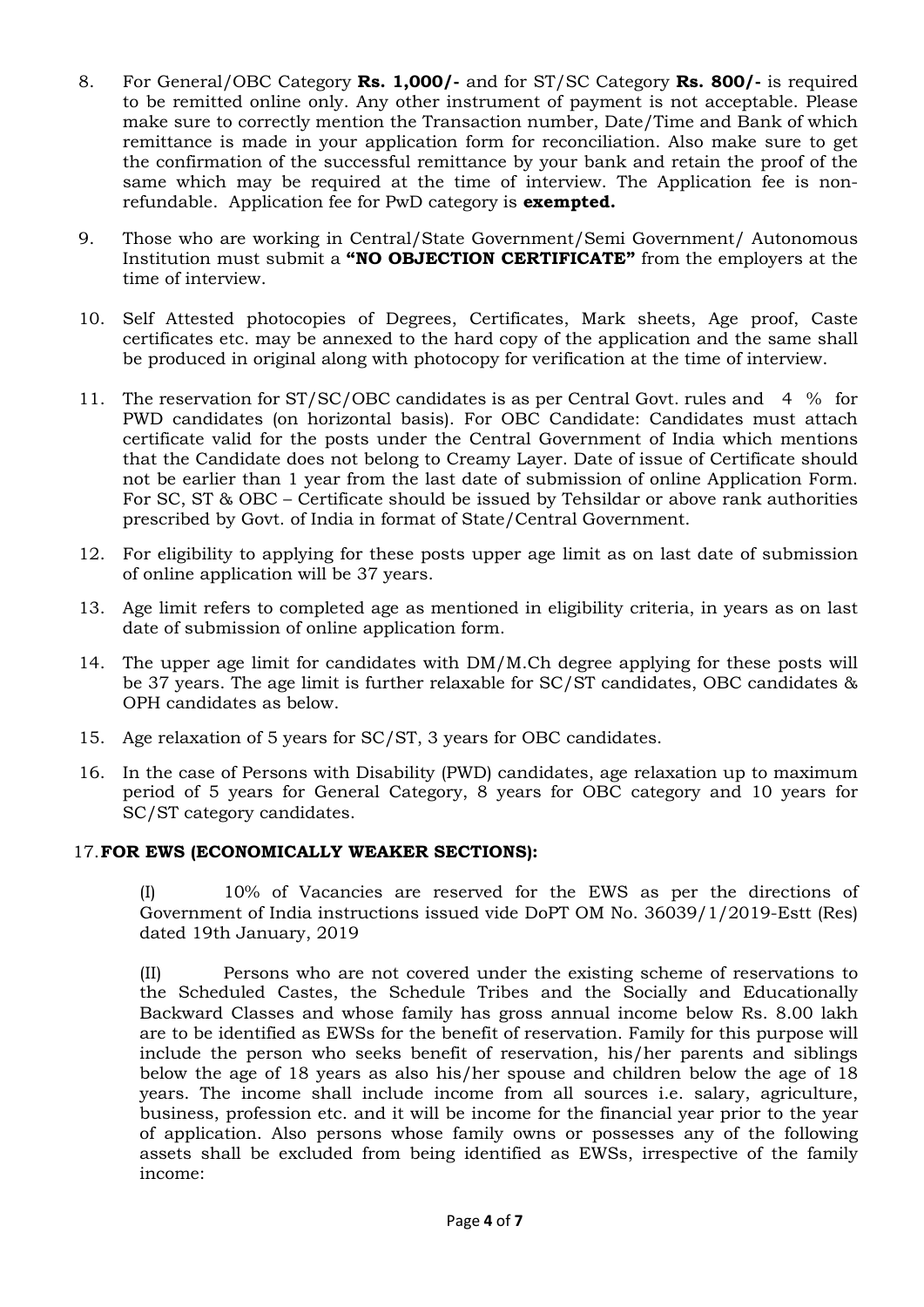i. 5 acres of Agricultural Land and above;

ii. Residential flat of 1000 sq. ft. and above;

iii. Residential plot of 100 sq. yards and above in notifiedmunicipalities;

iv. Residential plot of 200 sq. yards and above in areas other than the notified municipalities.

(III) The income and assets of the families as mentioned in para 2 would be required to be certified by an officer not below the rank of Tehsildar in the States/UTs. The candidates shortlisted for document verification/ interview shall be required to bring the requisite certificate as specified by the Government of India at the time of appearing for the process of document verification/interview. The income and asset certificate issued by one of the authorities mentioned shall only be accepted as proof of candidate's claim as belonging to EWS.

(IV) The instructions issued by the Government of India in this regard from time to time shall be adhered to.

- 18. For Persons with Disability (PWD):
	- i. The candidate must possess a valid document certifying his/her physical disability is conforming to judgment of Supreme Court of India i.e.: "With the approval of the Ministry of Health & Family Welfare, Govt. of India vide letter no.18018/2/2009-ME(P-1)dated 17.02.2009 it has been decided that while providing reservation in admission to medical course in the first instance candidates with disability of lower limbs between 50% to 70% shall be considered and in case candidates are not available of such candidates in that category then the candidates with disability of lower limbs between 40% to 50% will also be considered for admission as per decision in the Writ Petition (Civil) 184/2005- Dr.Kumar Sourav Vs. UOI & others in the Supreme Court of India".
	- ii. The disability certificate should be signed by a duly constituted and authorized Medical Board of the State or Central Govt. Hospitals/Institutions & countersigned by Medical Superintendent.
	- iii. The constitution of the Medical Board will be one consultant each from disciplines of Orthopaedics, Physical Medicine & Rehabilitation and Surgery.
	- iv. OPH candidates who apply will be considered against seats in category in which he/she has applied i.e. GEN/SC/ST or OBC. Last seat/s in the respective category will be offered to OPH candidates, (in case OPH candidate is not able to make on his/her their own merit)
- 18. Based on bio-data, the Search cum Selection Committee may short-list Candidates for interview or they may be asked to appear in a written examination in case of large number of applicants. Candidates called for interview will have to produce all relevant original documents in proof of details furnished in their application at the time of interview.
- 19. Selection will be made on the basis of Interview. Shortlisting of candidates for interview will be done on the basis of educational qualification, experience etc. and/or as per the shortlisting criteria as may be decided by the Competent Authority. In case large number of applications are received for any post, a Screening Test may be conducted for shortlisting of candidates for which the Syllabus, Scheme and the method of Screening Test (Computer based test or offline test) shall be notified in due course on the website of AIIMS, Raipur. The decision of Director, AIIMS in this regard shall be final and binding.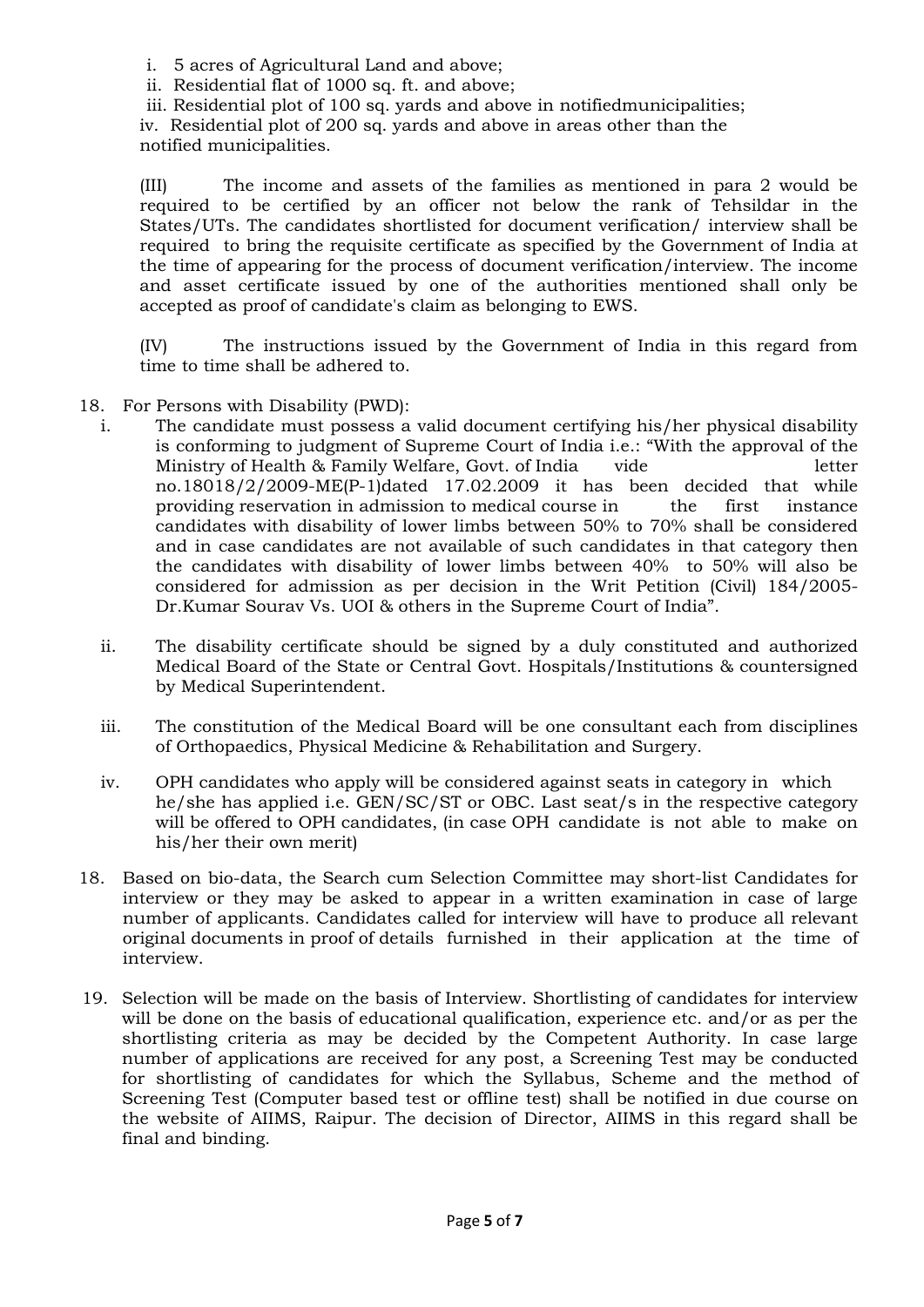20. The written test will be held in Raipur only at All India Institute of Medical Sciences, Tatibandh, G.E. Road, Raipur (C.G.) 492099. List of eligible candidates, Date, time & for interview shall be put up in the website. No TA/DA will be paid for appearing in the interview. The candidates are advised to download their Admit Card from AIIMS Raipur web site www.aiimsraipur.edu.in as no admit card will be sent by post. The Admit Cards will be hosted on AIIMS Raipur website.

### TERMS & CONDITIONS

- 1. The candidate who is already in government service shall submit 'No Objection Certificate' from the present employer at the time of Interview.
- 2. Canvassing of any kind will lead to disqualification. The prescribed qualification is minimum and mere possessing the same does not entitle any candidate for selection.
- 3. The appointment shall be as per Govt. of India's Residency Scheme. The appointment can be terminated at any time, on either side, by giving one month's notice or by paying one month's salary, without assigning any reason or failure to complete the period of three months to the satisfaction of competent authority. The appointee shall be on the whole time appointment of the AIIMS and shall not accept any other assignment, paid or otherwise and shall not engage himself/herself in a private practice of any kind during the period of contract. He/She is expected to conform to the rules of conduct and discipline as applicable to the institute employees. The appointee shall perform the duties assigned to him/her. The competent authority reserves the right to assign any duty as and when required. No extra/additional allowances will be admissible in case of such assignment.
- 4. If an appointee wishes to apply somewhere else or resign within the first 03 (three) months of joining, then neither he/she will be issued a No Objection Certificate (NOC) nor he/she will receive any Relieving Letter or Experience Certificate.
- 5. The appointee shall not be entitled to any benefit like Provident Fund, Pension, Gratuity, Medical Attendance Treatment, Seniority, Promotion etc. or any other benefits available to the Government Servants, appointed on regular basis.
- 6. The candidate should not have been convicted by any Court of Law.
- 7. In case of any information given or declaration by the candidate is found to be false or if the candidate has will-fully suppressed any material information relevant to this appointment, he/she will be liable to be removed from the service and any action taken as deemed fit by the appointing authority.
- 8. The decision of the competent authority regarding selection of candidates will be final and no representation will be entertained in this regard.
- 9. Incomplete applications in any aspect will be summarily rejected.
- 10. The Competent Authority reserves the right of any amendment, cancellation and changes to this advertisement as a whole or in part without assigning any reason or giving notice.
- 11. Leave entitlement of the appointee shall be governed in terms of instructions contained in DoPT & T's O.M. No.12016/3/84/Estt.(L) dated the  $12<sup>th</sup>$  April,1985 as amended by OM No.12016/1/96/Estt.(L) dated the 5th July, 1990.
- 12. All disputes will be subject to jurisdictions of Court of Law at Raipur.
- 13. In case, any information given or declaration by the candidate is found to be false or if the candidate has willfully suppressed any material information relevant to his/her appointment, he/she will be liable to be removed from the service and any action taken as deemed fit by the appointing authority.